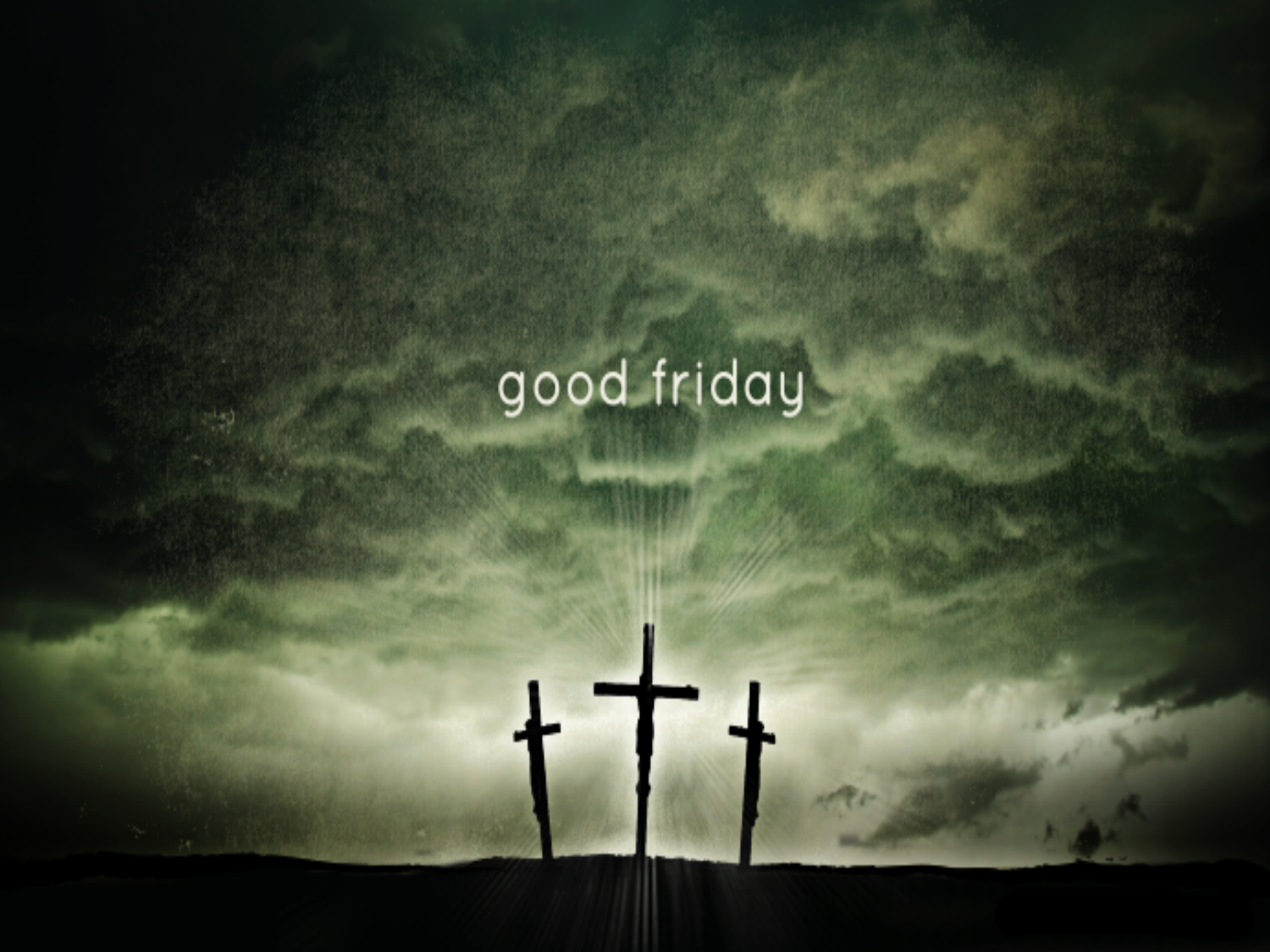#### Jesus Prophesied

He grew up before him like a tender shoot, and like a root out of dry ground. He had no beauty or majesty to attract us to him, nothing in his appearance that we should desire him. He was despised and rejected by men, a man of sorrows, and familiar with suffering.

Like one from whom men hide their faces he was despised, and we esteemed him not. Surely he took up our infirmities and carried our sorrows, yet we considered him stricken by God, smitten by him, and afflicted.

But he was pierced for our transgressions, he was crushed for our iniquities; the punishment that brought us peace was upon him, and by his wounds we are healed. We all, like sheep, have gone astray, each of us has turned to his own way; and the LORD has laid on him the iniquity of us all. [Isaiah 53:2-6; NIV84]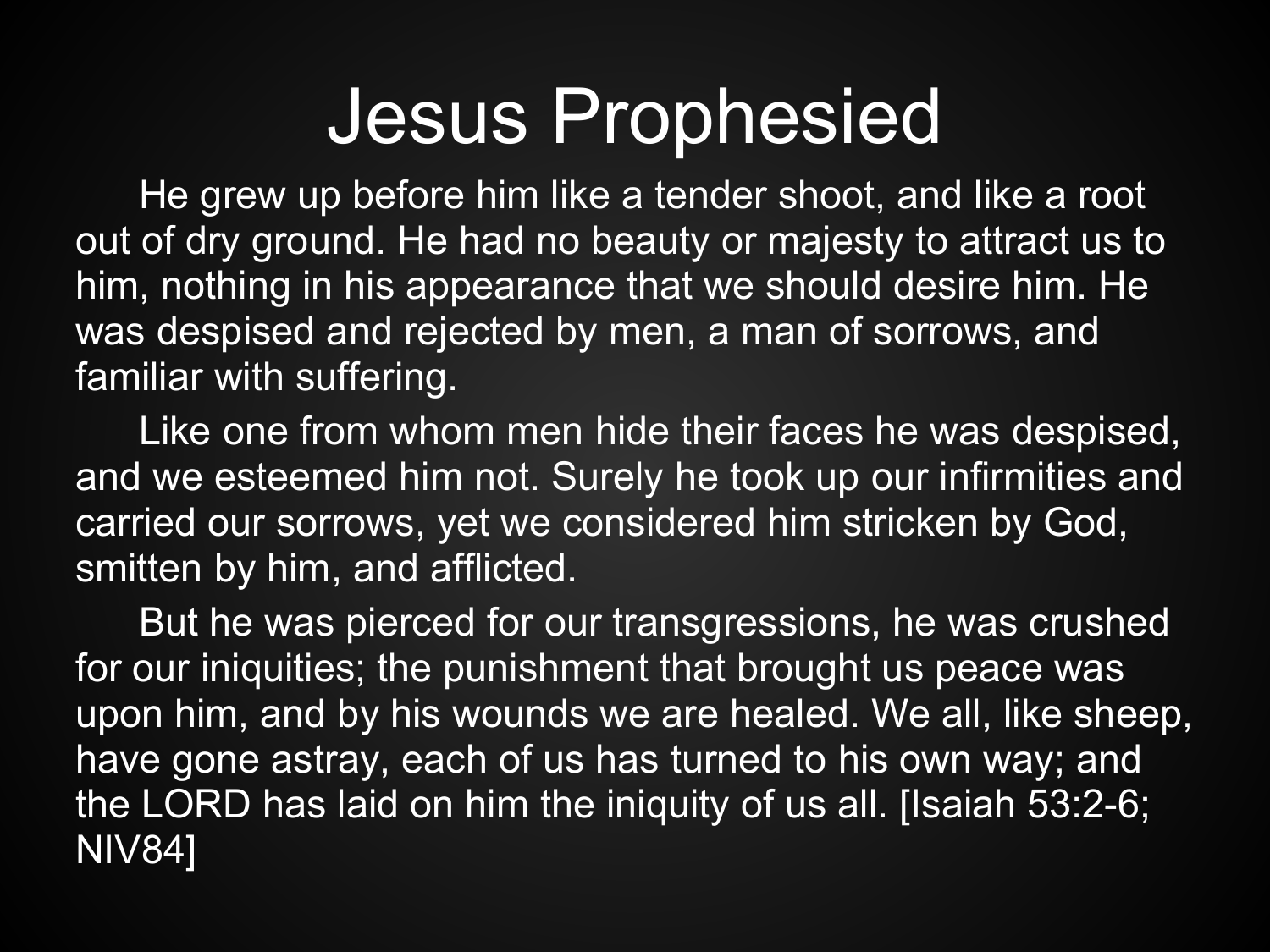# For God Loved in this Way

Just as Moses lifted up the snake in the wilderness, so the Son of Man must be lifted up, so that everyone who believes in Him will have eternal life. For God loved the world in this way: He gave His One and Only Son, so that everyone who believes in Him will not perish but have eternal life. For God did not send His Son into the world that He might condemn the world, but that the world might be saved through Him. Anyone who believes in Him is not condemned, but anyone who does not believe is already condemned, because he has not believed in the name of the One and Only Son of God. [John 3:14-18; HCSB]

I assure you: Anyone who hears My word and believes Him who sent Me has eternal life and will not come under judgment but has passed from death to life. [John 5:24; HCSB]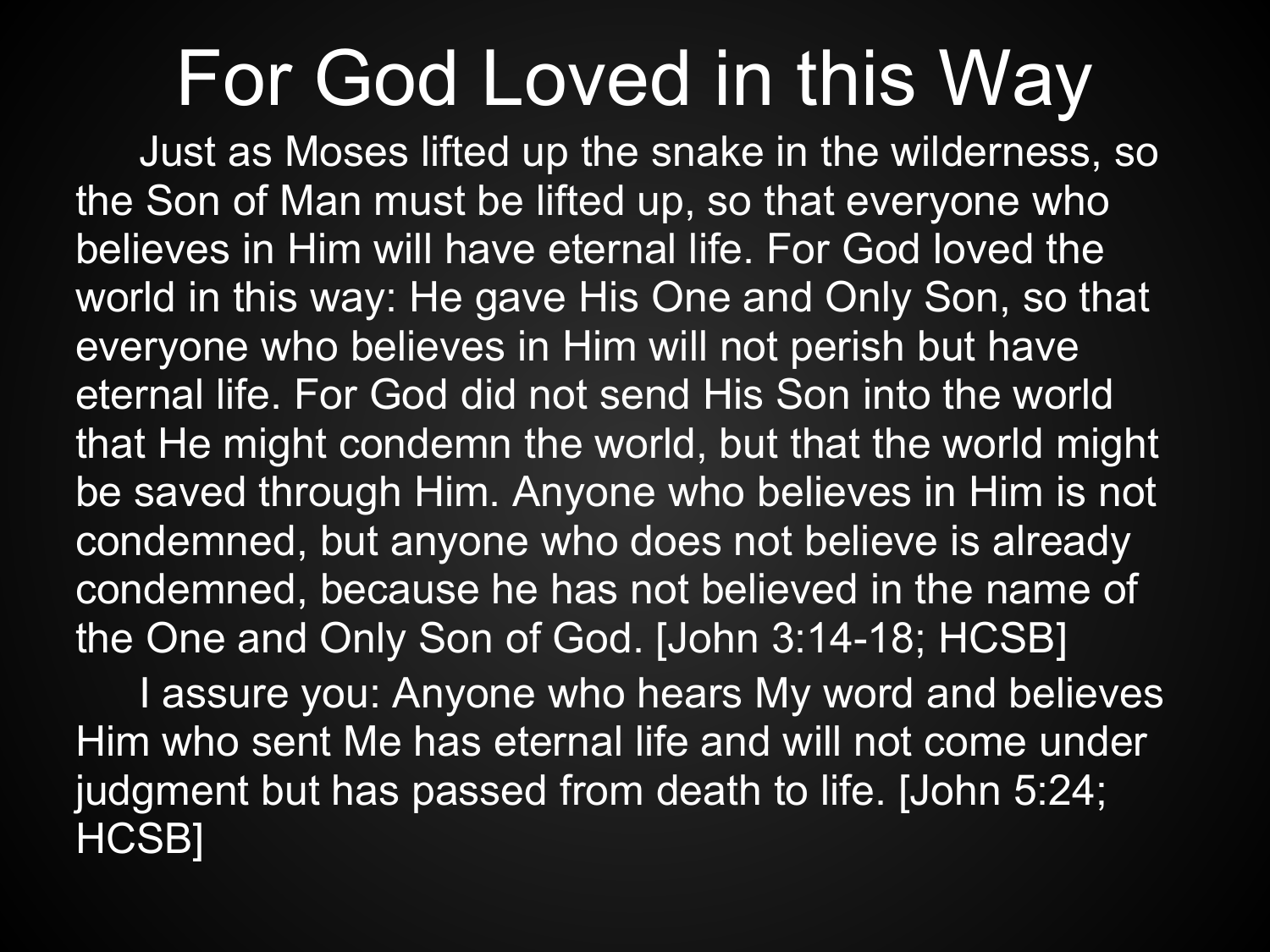# Failure to Recognize Christ

"He has blinded their eyes and hardened their hearts, so that they would not see with their eyes or understand with their hearts, and be converted, and I would heal them." Isaiah said these things because he saw His glory and spoke about Him. Nevertheless, many did believe in Him even among the rulers, but because of the Pharisees they did not confess Him, so they would not be banned from the synagogue. For they loved praise from men more than praise from God. [John 12:40-43; HCSB]

Now by the time of supper, the Devil had already put it into the heart of Judas, Simon Iscariot's son, to betray Him... So He got up from supper, laid aside His robe, took a towel, and tied it around Himself. Next, He poured water into a basin and began to wash His disciples' feet and to dry them with the towel tied around Him... I give you a new command: Love one another. Just as I have loved you, you must also love one another. By this all people will know that you are My disciples, if you have love for one another. [John 13:2, 4-5, 34-35; HCSB]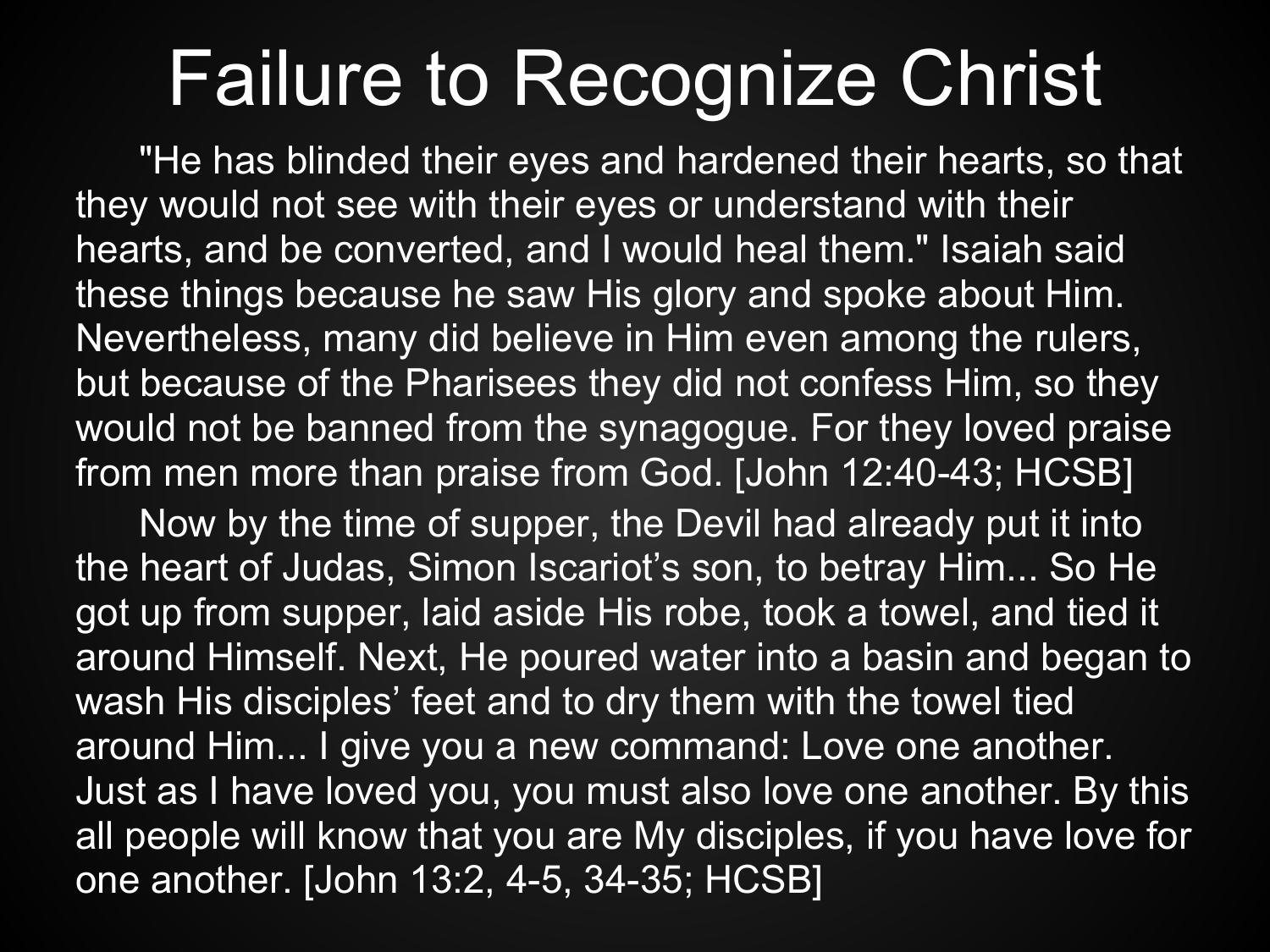### Sins Flow from our Hearts

For from within, out of people's hearts, come evil thoughts, sexual immoralities, thefts, murders, adulteries, greed, evil actions, deceit, promiscuity, stinginess, blasphemy, pride, and foolishness. All these evil things come from within and defile a person. [Mark 7:21-23; HCSB]

If we say, "We have no sin," we are deceiving ourselves, and the truth is not in us. If we confess our sins, He is faithful and righteous to forgive us our sins and to cleanse us from all unrighteousness. If we say, "We don't have any sin," we make Him a liar, and His word is not in us. [1 John 1:8-10; HCSB]

All a man's ways seem right to him, but the Lord evaluates the motives. [Prov 21:2; HCSB]

But the Lord said to Samuel, "Do not look at his appearance or his stature, because I have rejected him. Man does not see what the Lord sees, for man sees what is visible, but the Lord sees the heart." [1 Sam 16:7; HCSB]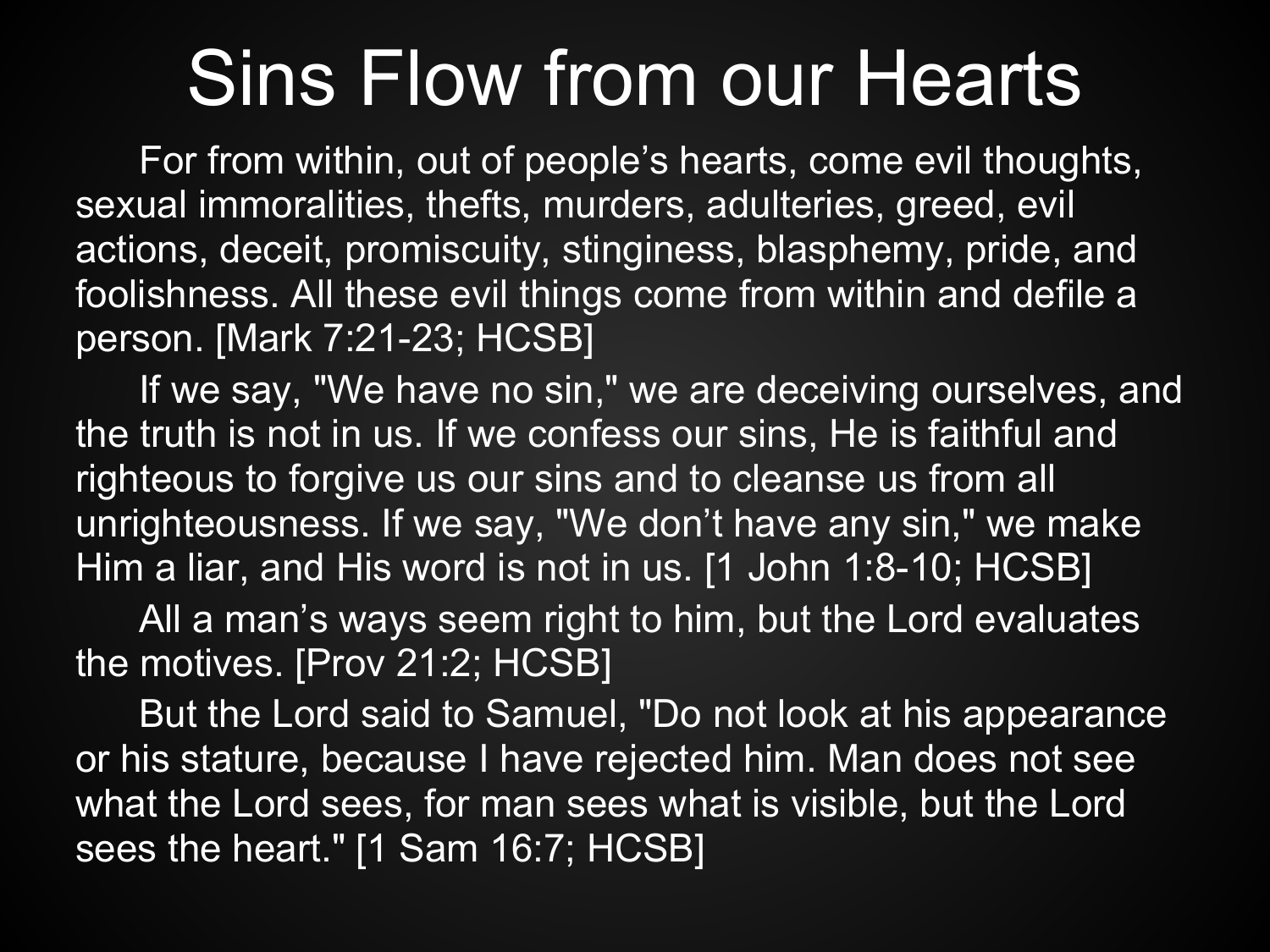#### Jesus Became a Curse

Christ has redeemed us from the curse of the law by becoming a curse for us. [Gal 3:13; HCSB]

Therefore, if anyone is in Christ, he is a new creation; old things have passed away, and look, new things have come. Everything is from God, who reconciled us to Himself through Christ and gave us the ministry of reconciliation: That is, in Christ, God was reconciling the world to Himself, not counting their trespasses against them, and He has committed the message of reconciliation to us. Therefore, we are ambassadors for Christ, certain that God is appealing through us. We plead on Christ's behalf, "Be reconciled to God." He made the One who did not know sin to be sin for us, so that we might become the righteousness of God in Him. [2 Cor 5:17-21; HCSB]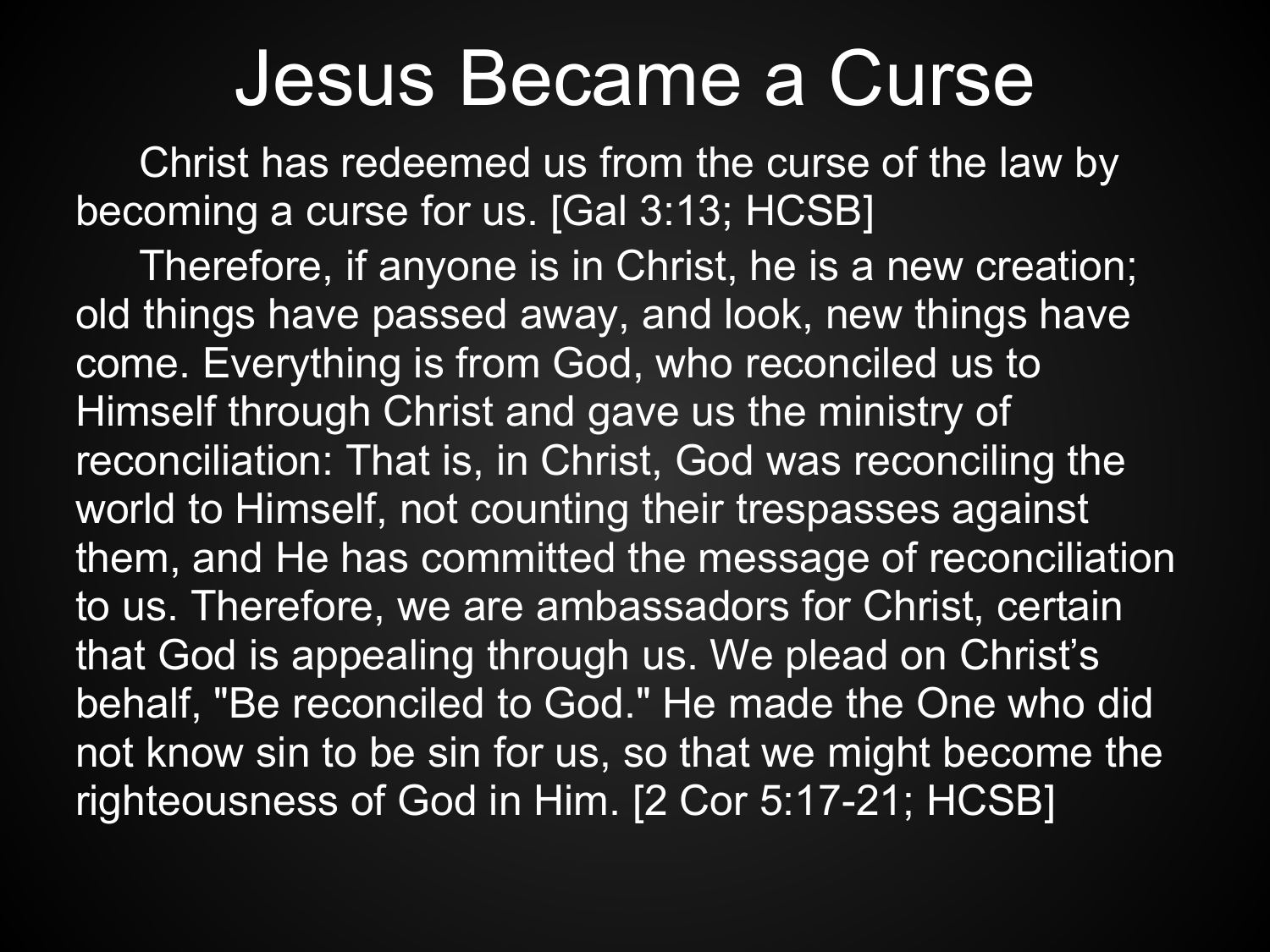## Works of the Flesh

Now the works of the flesh are obvious: sexual immorality, moral impurity, promiscuity, idolatry, sorcery, hatred, strife, jealousy, outbursts of anger, selfish ambitions, dissensions, factions, envy, drunkenness, carousing, and anything similar. I tell you about these things in advance—as I told you before—that those who practice such things will not inherit the kingdom of God. [Gal 5:19-21; HCSB]

But the fruit of the Spirit is love, joy, peace, patience, kindness, goodness, faith, gentleness, self-control. Against such things there is no law. Now those who belong to Christ Jesus have crucified the flesh with its passions and desires. Since we live by the Spirit, we must also follow the Spirit. We must not become conceited, provoking one another, envying one another. [Gal 5:22-26; HCSB]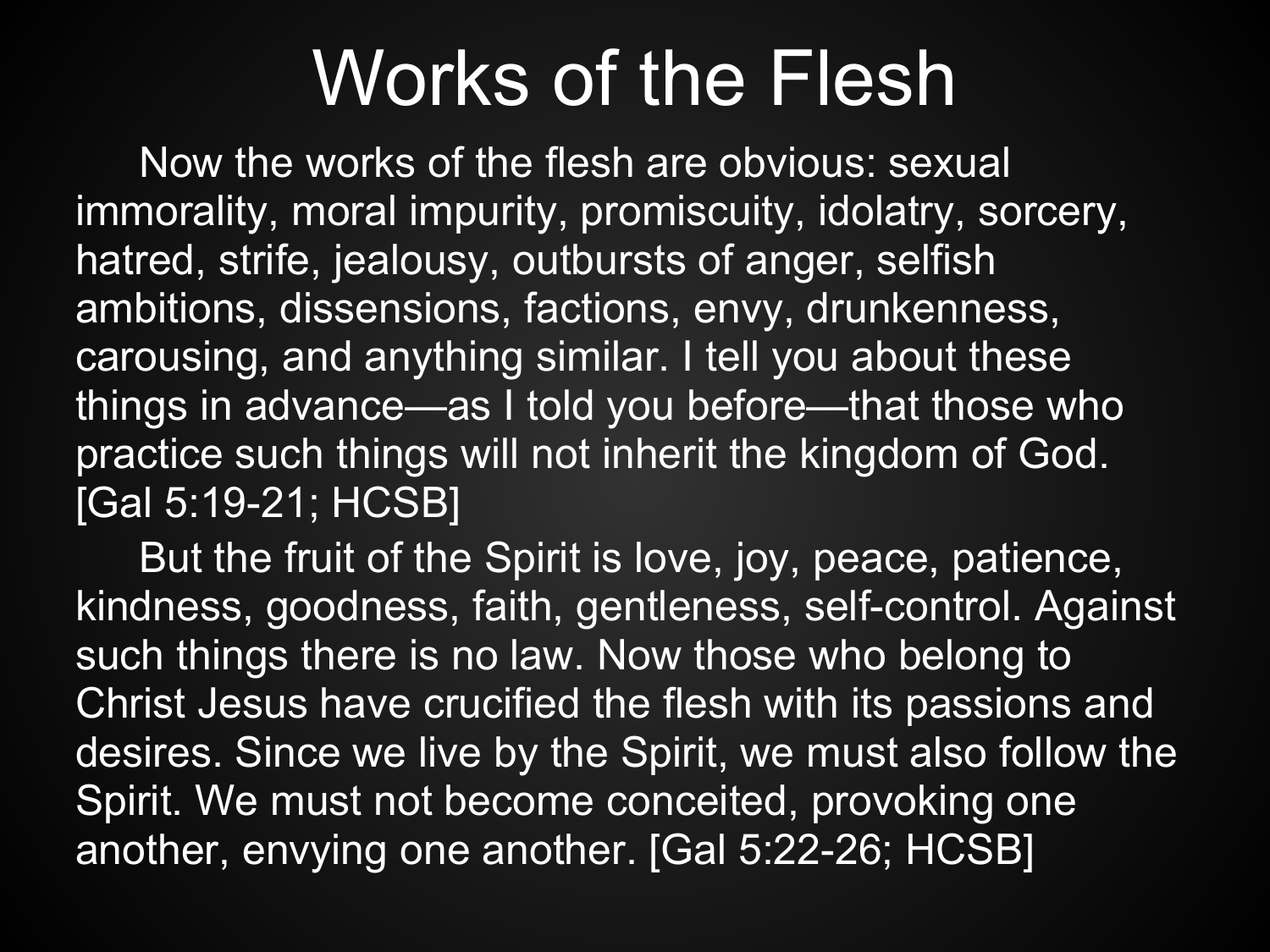# Impurity, Greed and Idolatry

Therefore, be imitators of God, as dearly loved children. And walk in love, as the Messiah also loved us and gave Himself for us, a sacrificial and fragrant offering to God. But sexual immorality and any impurity or greed should not even be heard of among you, as is proper for saints. Coarse and foolish talking or crude joking are not suitable, but rather giving thanks. For know and recognize this: Every sexually immoral or impure or greedy person, who is an idolater, does not have an inheritance in the kingdom of the Messiah and of God. [Eph 5:1-5; HCSB]

Therefore, put to death what belongs to your worldly nature: sexual immorality, impurity, lust, evil desire, and greed, which is idolatry. [Col 3:5; HCSB]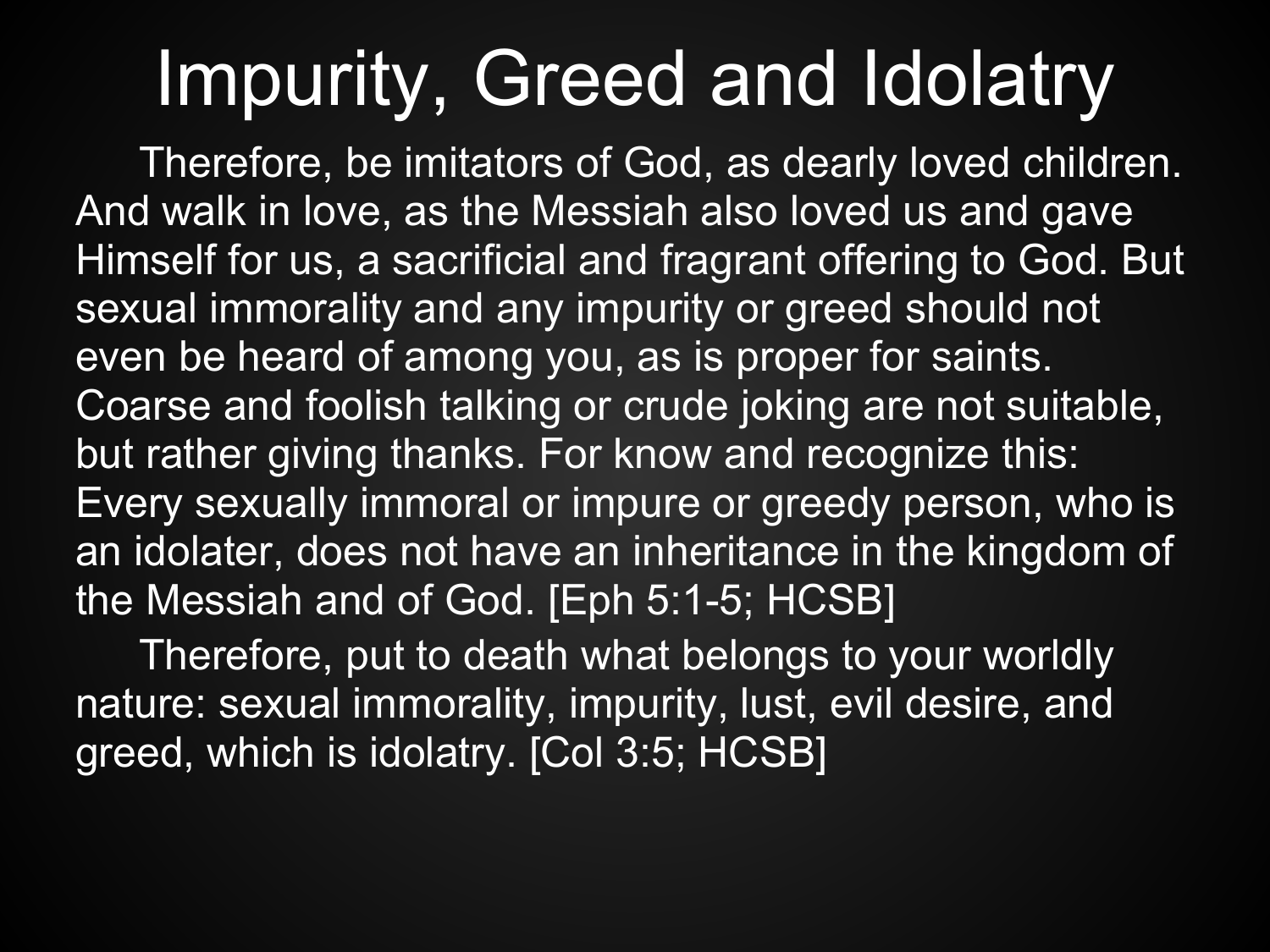# Sin of a Judgmental Spirit

As for the one who is weak in faith, welcome him, but not to quarrel over opinions. One person believes he may eat anything, while the weak person eats only vegetables. Let not the one who eats despise the one who abstains, and let not the one who abstains pass judgment on the one who eats, for God has welcomed him. Who are you to pass judgment on the servant of another? It is before his own master that he stands or falls. And he will be upheld, for the Lord is able to make him stand... Why do you pass judgment on your brother? Or you, why do you despise your brother? For we will all stand before the judgment seat of God. [Rom 14:1-4, 10; ESV]

For all have sinned and fall short of the glory of God. They are justified freely by His grace through the redemption that is in Christ Jesus. [Rom 3:23-24; HCSB]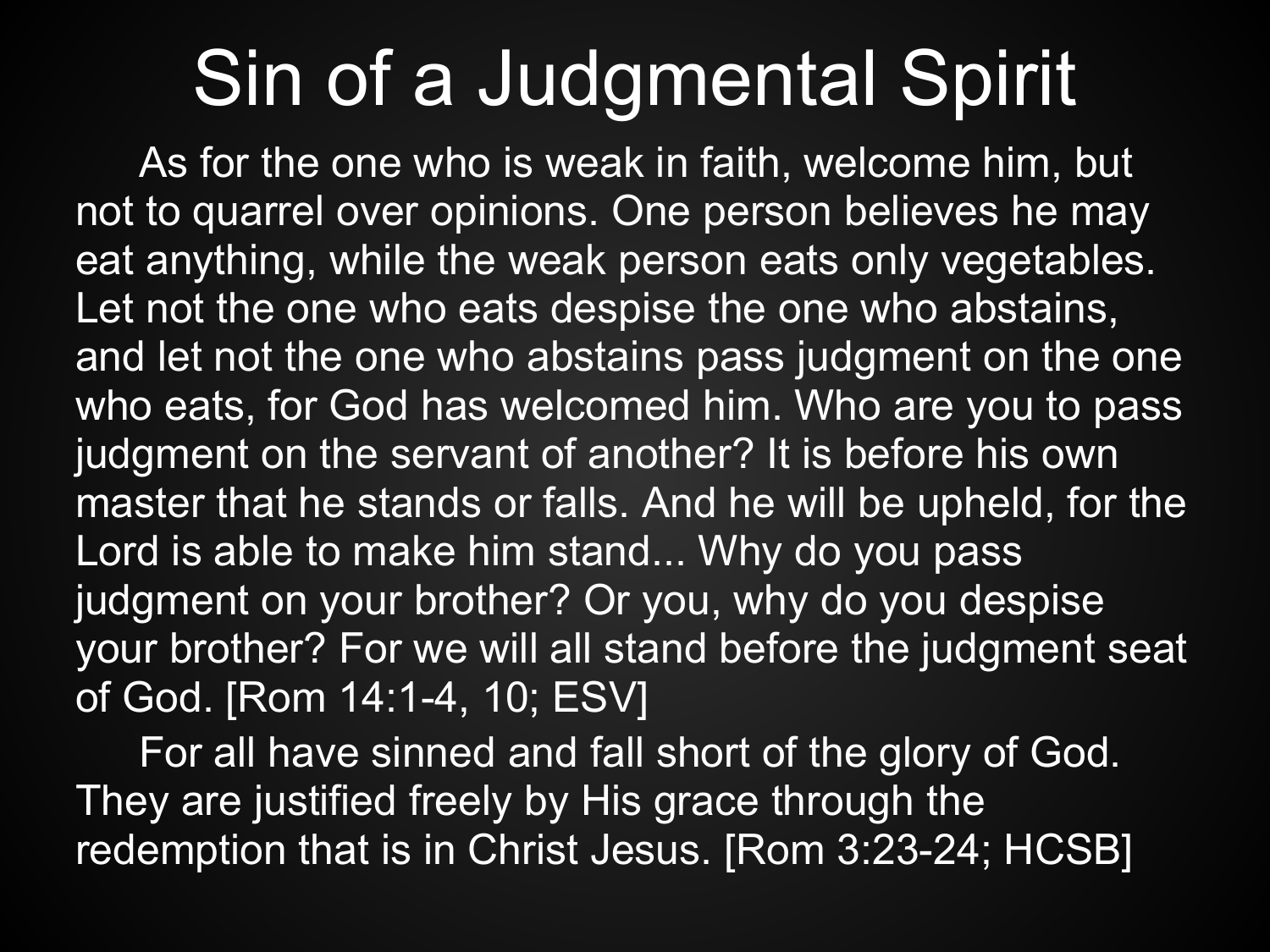## Sins of Speech

...the tongue is a fire. The tongue, a world of unrighteousness, is placed among the parts of our bodies. It pollutes the whole body, sets the course of life on fire, and is set on fire by hell. Every sea creature, reptile, bird, or animal is tamed and has been tamed by man, but no man can tame the tongue. It is a restless evil, full of deadly poison. We praise our Lord and Father with it, and we curse men who are made in God's likeness with it. Praising and cursing come out of the same mouth. My brothers, these things should not be this way. [James 3:6-10; HCSB]

Since you put away lying, speak the truth, each one to his neighbor, because we are members of one another... Don't let the sun go down on your anger, and don't give the Devil an opportunity... All bitterness, anger and wrath, shouting and slander must be removed from you, along with all malice. And be kind and compassionate to one another, forgiving one another, just as God also forgave you in Christ. [Eph 4:25-27, 31-32; HCSB]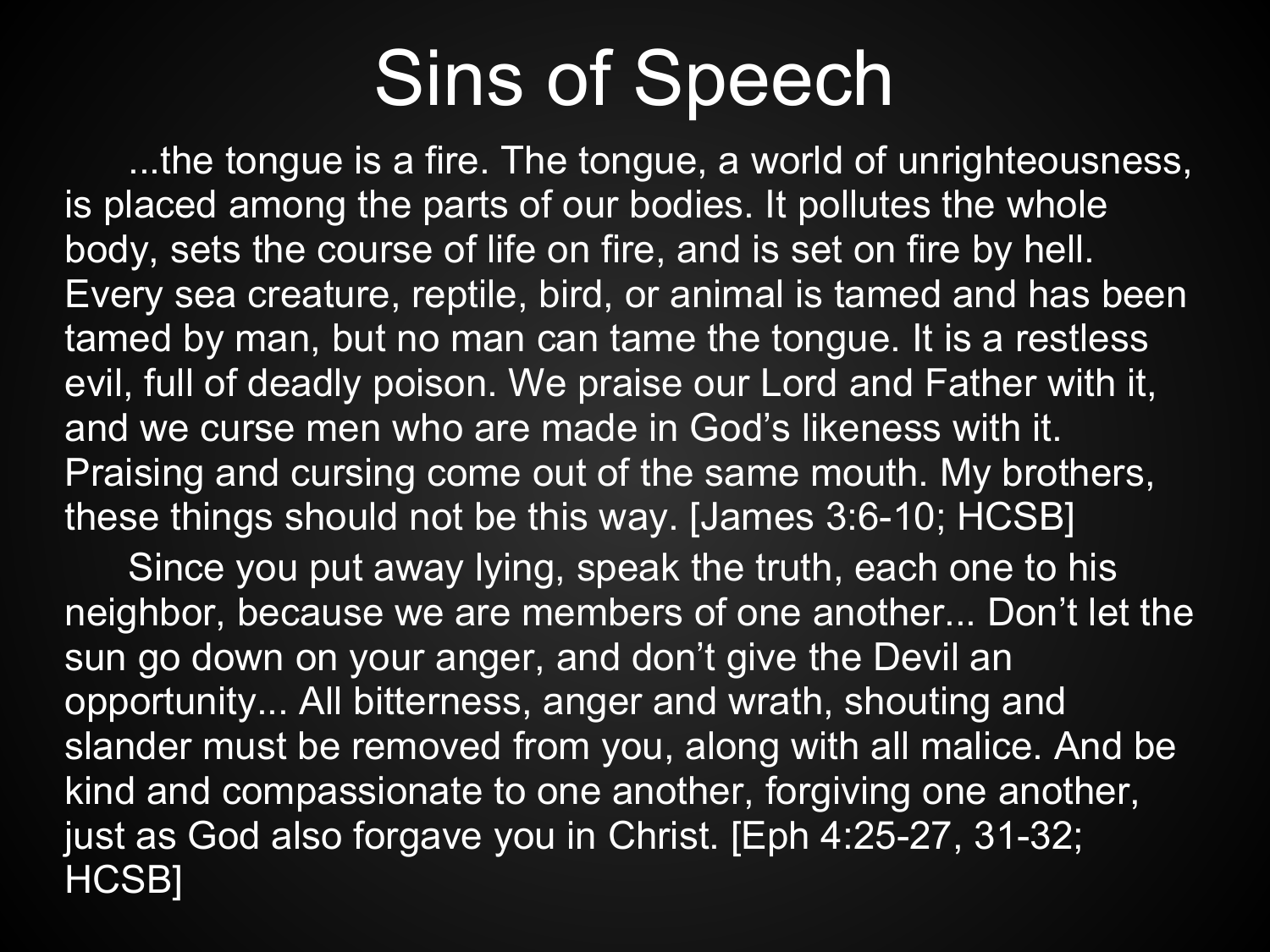# Sins Leading to Divisions

Brothers, I was not able to speak to you as spiritual people but as people of the flesh, as babies in Christ. I gave you milk to drink, not solid food, because you were not yet ready for it. In fact, you are still not ready, because you are still fleshly. For since there is envy and strife among you, are you not fleshly and living like unbelievers? For whenever someone says, "I'm with Paul," and another, "I'm with Apollos," are you not unspiritual people? [1 Cor 3:1-4, HCSB]

I pray not only for these, but also for those who believe in Me through their message. May they all be one, as You, Father, are in Me and I am in You. May they also be one in Us, so the world may believe You sent Me. I have given them the glory You have given Me. May they be one as We are one. I am in them and You are in Me. May they be made completely one, so the world may know You have sent Me and have loved them as You have loved Me. [John 17:20-23; HCSB]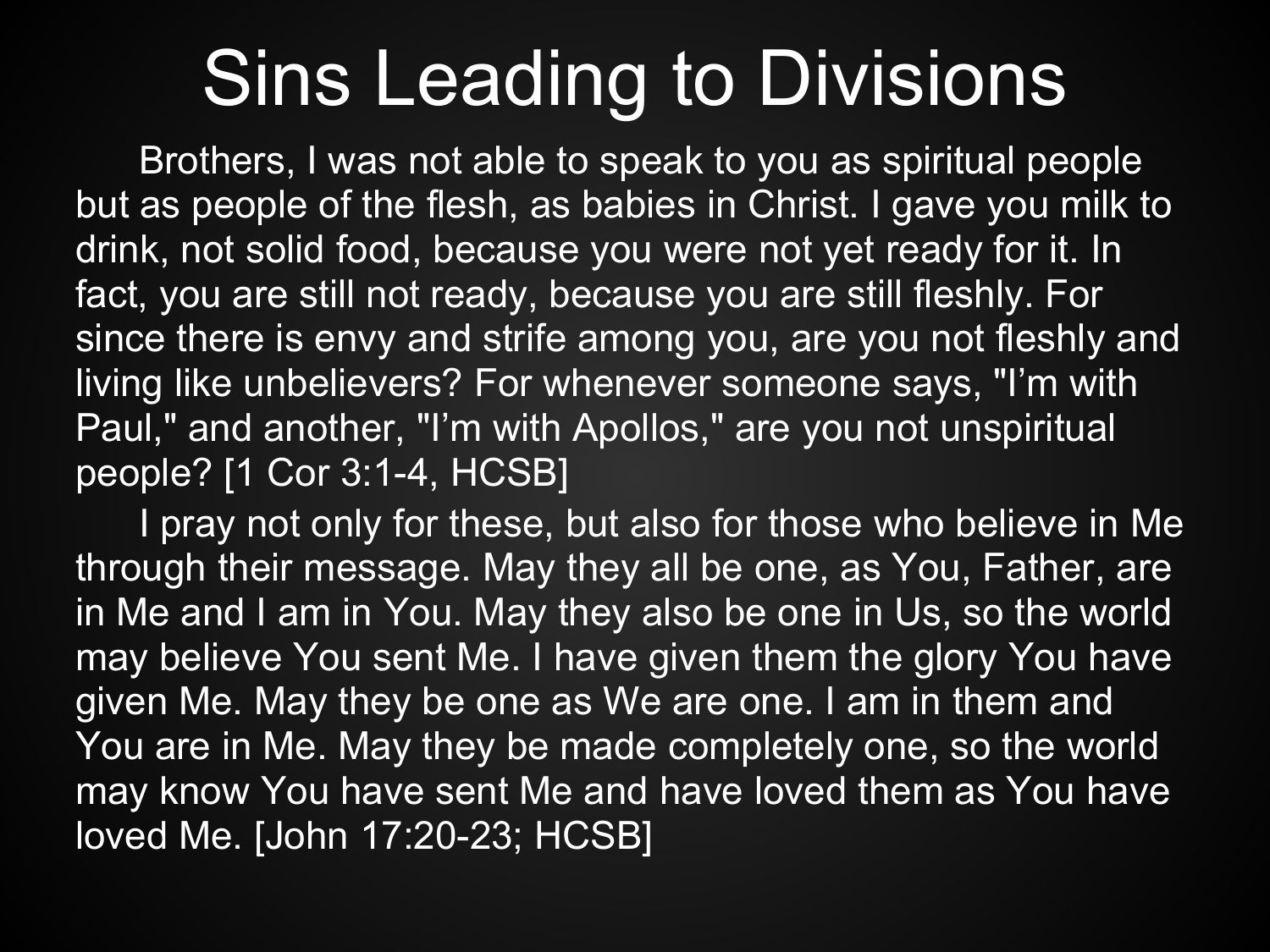### God's Mercy, Our Gentleness

[Remind them...] to slander no one, to avoid fighting, and to be kind, always showing gentleness to all people. For we too were once foolish, disobedient, deceived, enslaved by various passions and pleasures, living in malice and envy, hateful, detesting one another.

But when the kindness of God our Savior and His love for mankind appeared, He saved us—not by works of righteousness that we had done, but according to His mercy, through the washing of regeneration and renewal by the Holy Spirit. He poured out this Spirit on us abundantly through Jesus Christ our Savior, so that having been justified by His grace, we may become heirs with the hope of eternal life. [Titus 3:2-7; HCSB]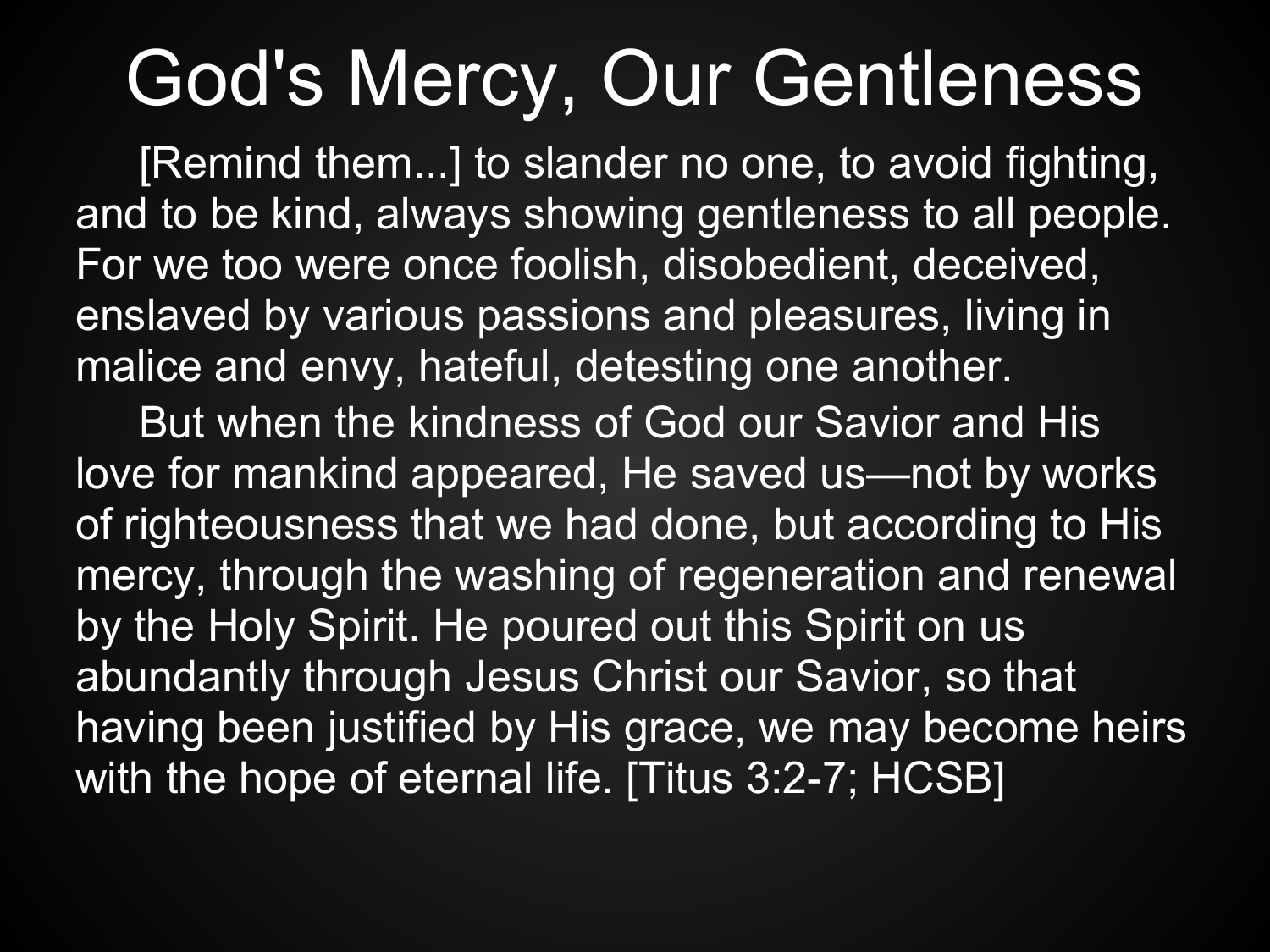# The Lord is Forgiving

The Lord is compassionate and gracious, slow to anger and rich in faithful love. He will not always accuse us or be angry forever. He has not dealt with us as our sins deserve or repaid us according to our offenses. For as high as the heavens are above the earth, so great is His faithful love toward those who fear Him. As far as the east is from the west, so far has He removed our transgressions from us. [Ps 103:8-12; HCSB]

We have redemption in Him through His blood, the forgiveness of our trespasses, according to the riches of His grace that He lavished on us with all wisdom and understanding. He made known to us the mystery of His will, according to His good pleasure that He planned in Him for the administration of the days of fulfillment—to bring everything together in the Messiah, both things in heaven and things on earth in Him. [Eph 1:7-10; HCSB]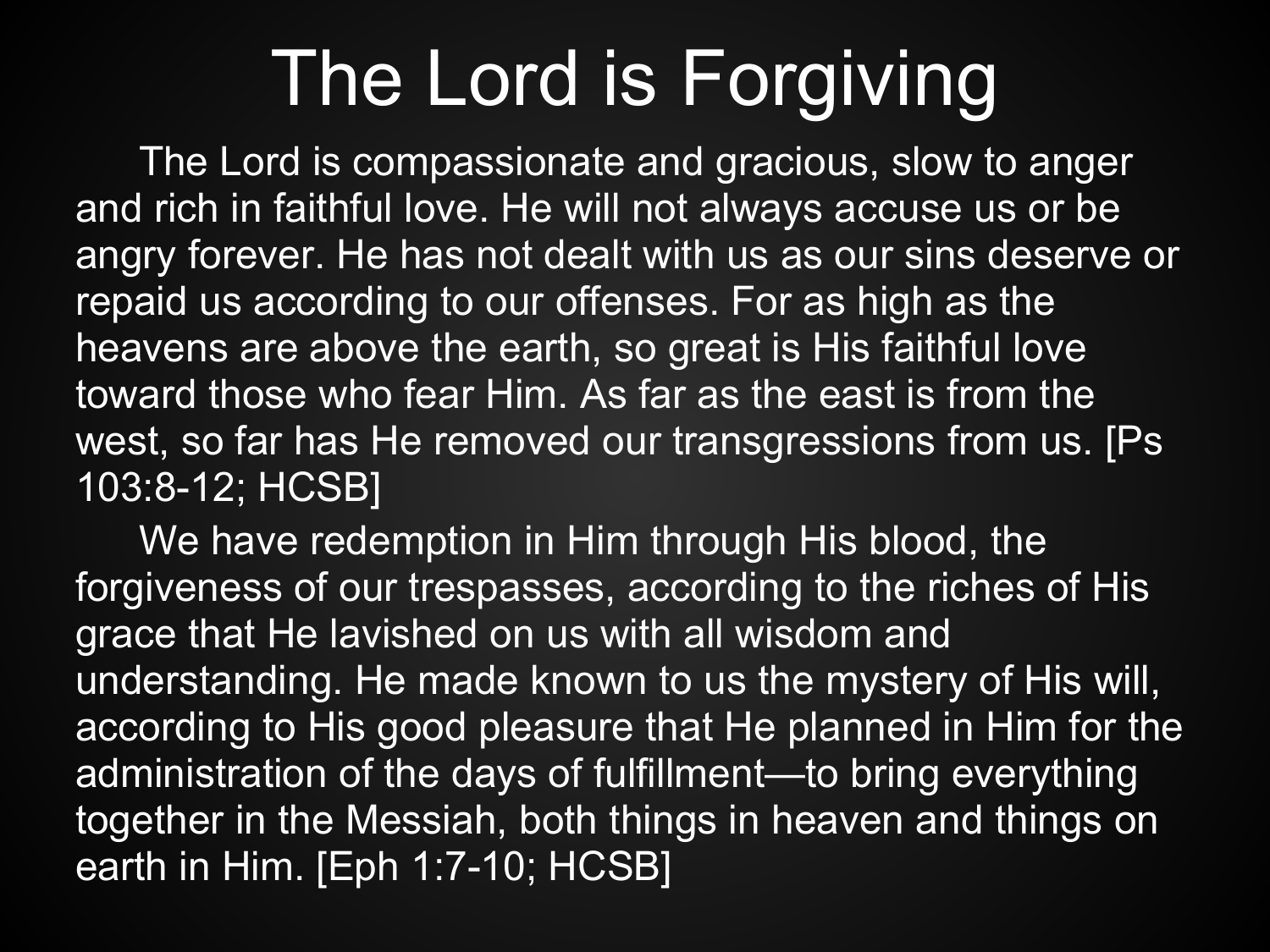#### Receive His Forgiveness

Be gracious to me, Lord, for I call to You all day long. Bring joy to Your servant's life, because I turn to You, Lord. For You, Lord, are kind and ready to forgive, rich in faithful love to all who call on You. Lord, hear my prayer; listen to my plea for mercy. I call on You in the day of my distress, for You will answer me. [Ps 86:3-7; HCSB]

You do not want a sacrifice, or I would give it; You are not pleased with a burnt offering. The sacrifice pleasing to God is a broken spirit. God, You will not despise a broken and humbled heart. [Ps 51:16-17; HCSB]

Seek the Lord while He may be found; call to Him while He is near. Let the wicked one abandon his way and the sinful one his thoughts; let him return to the Lord, so He may have compassion on him, and to our God, for He will freely forgive. [Isa 55:6-7; HCSB]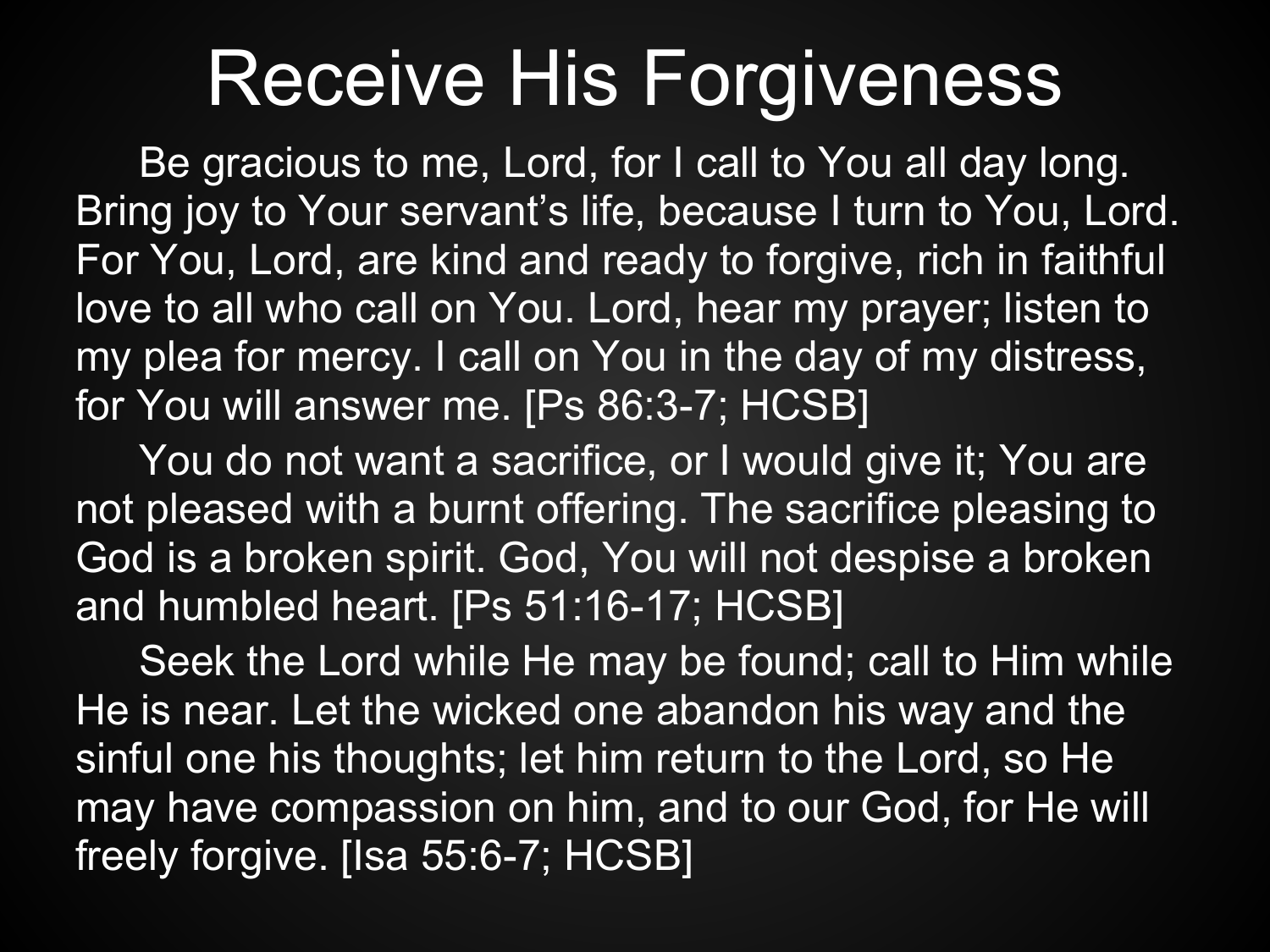#### A Forgiven Heart Forgives

Do not judge, and you will not be judged. Do not condemn, and you will not be condemned. Forgive, and you will be forgiven. [Luke 6:37; NIV84]

For if you forgive men when they sin against you, your heavenly Father will also forgive you. But if you do not forgive men their sins, your Father will not forgive your sins. [Matthew 6:14-15; NIV84]

And when you stand praying, if you hold anything against anyone, forgive him, so that your Father in heaven may forgive you your sins. [Mark 11:25; NIV84]

He has rescued us from the domain of darkness and transferred us into the kingdom of the Son He loves. We have redemption, the forgiveness of sins, in Him. [Col 1:13- 14; HCSB]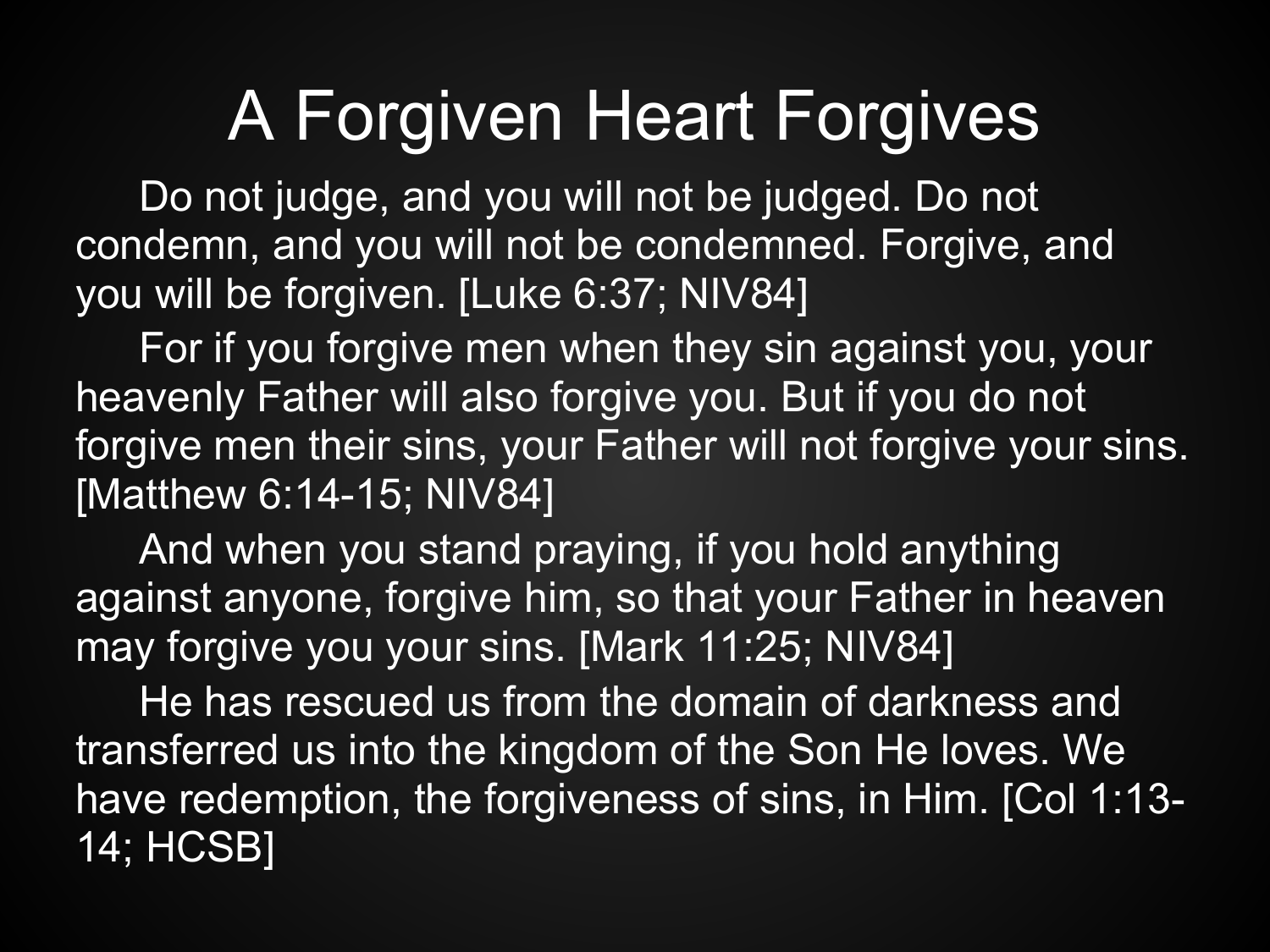#### Forgive Others 70x7 Times

Then Peter came to Him and said, "Lord, how many times could my brother sin against me and I forgive him? As many as seven times?" "I tell you, not as many as seven," Jesus said to him, "but 70 times seven."

For this reason, the kingdom of heaven can be compared to a king who wanted to settle accounts with his slaves... Then, after he had summoned him, his master said to him, "You wicked slave! I forgave you all that debt because you begged me. Shouldn't you also have had mercy on your fellow slave, as I had mercy on you?" And his master got angry and handed him over to the jailers to be tortured until he could pay everything that was owed. So My heavenly Father will also do to you if each of you does not forgive his brother from his heart. [Matthew 18:21-23, 32-35; HCSB]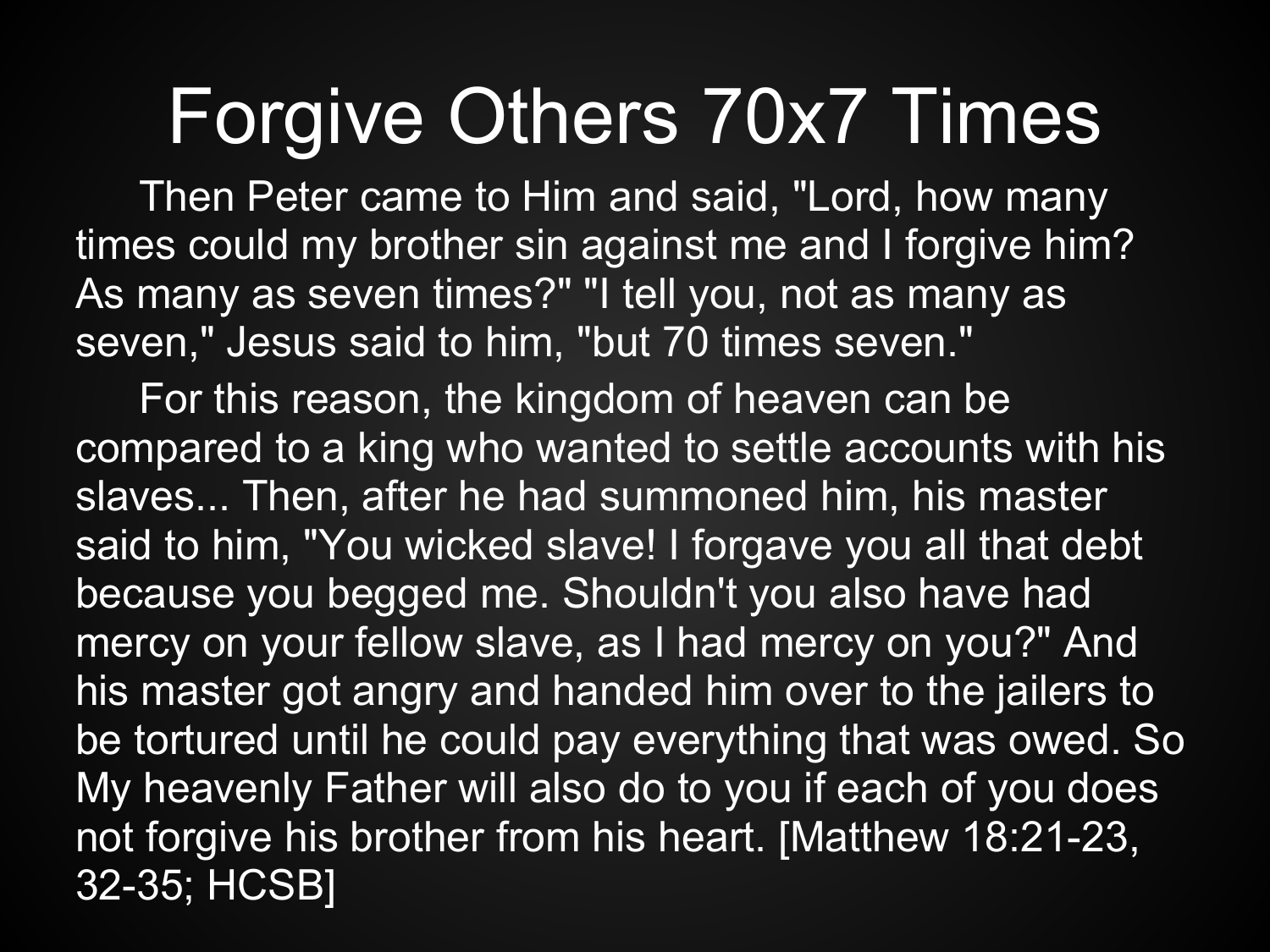# A Forgiven Heart Loves Much

Then he turned toward the woman and said to Simon, "Do you see this woman? I came into your house. You did not give me any water for my feet, but she wet my feet with her tears and wiped them with her hair. You did not give me a kiss, but this woman, from the time I entered, has not stopped kissing my feet. You did not put oil on my head, but she has poured perfume on my feet."

"Therefore, I tell you, her many sins have been forgiven—for she loved much. But he who has been forgiven little loves little." [Luke 7:44-47; NIV84]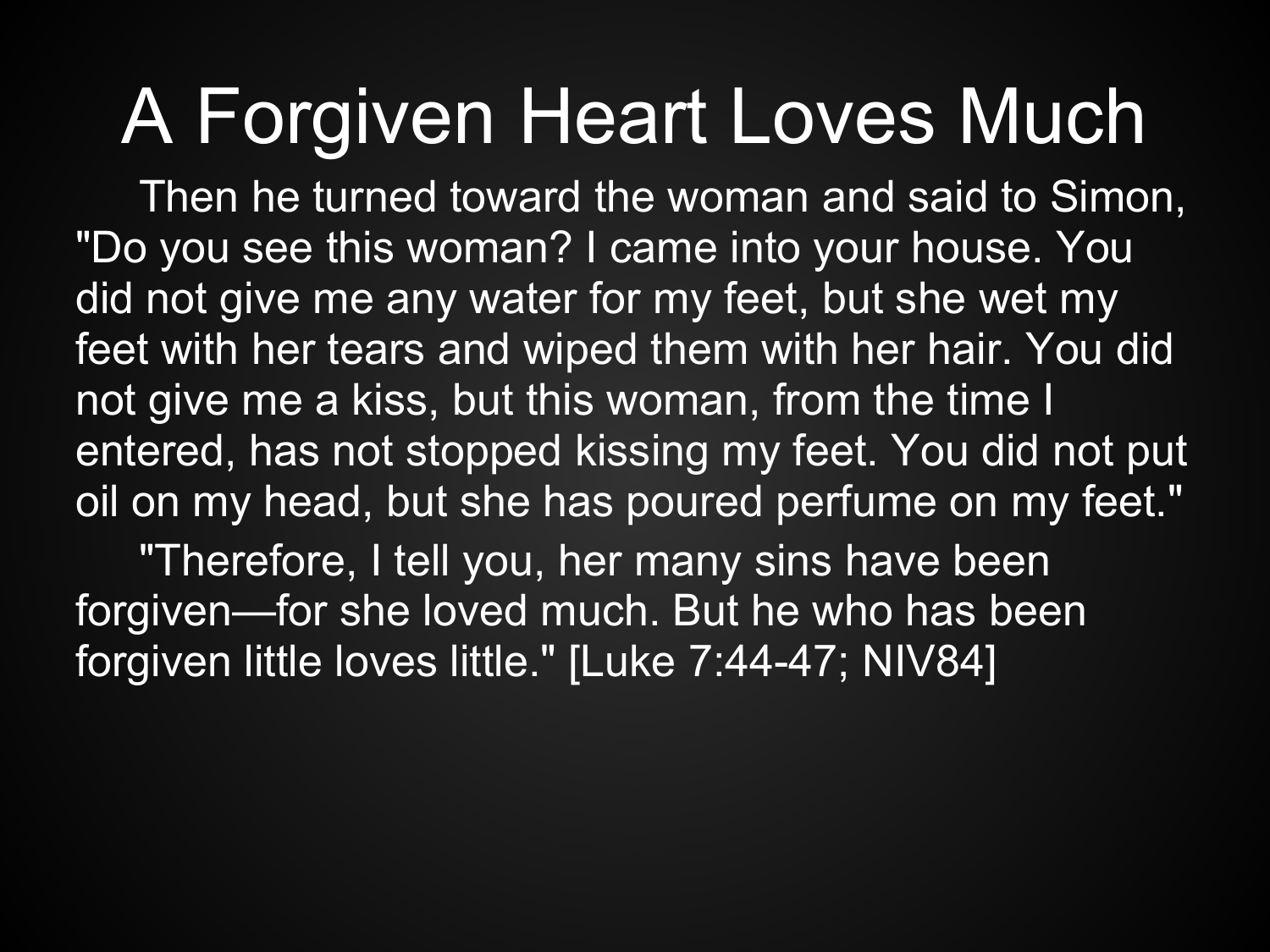# Sins of Omission

So it is a sin for the person who knows to do what is good and doesn't do it. [James 4:17; HCSB]

Wash yourselves. Cleanse yourselves. Remove your evil deeds from My sight. Stop doing evil. Learn to do what is good. Seek justice. Correct the oppressor. Defend the rights of the fatherless. Plead the widow's cause. "Come, let us discuss this," says the Lord. "Though your sins are like scarlet, they will be as white as snow; though they are as red as crimson, they will be like wool." [Isa 1:16-18; HCSB]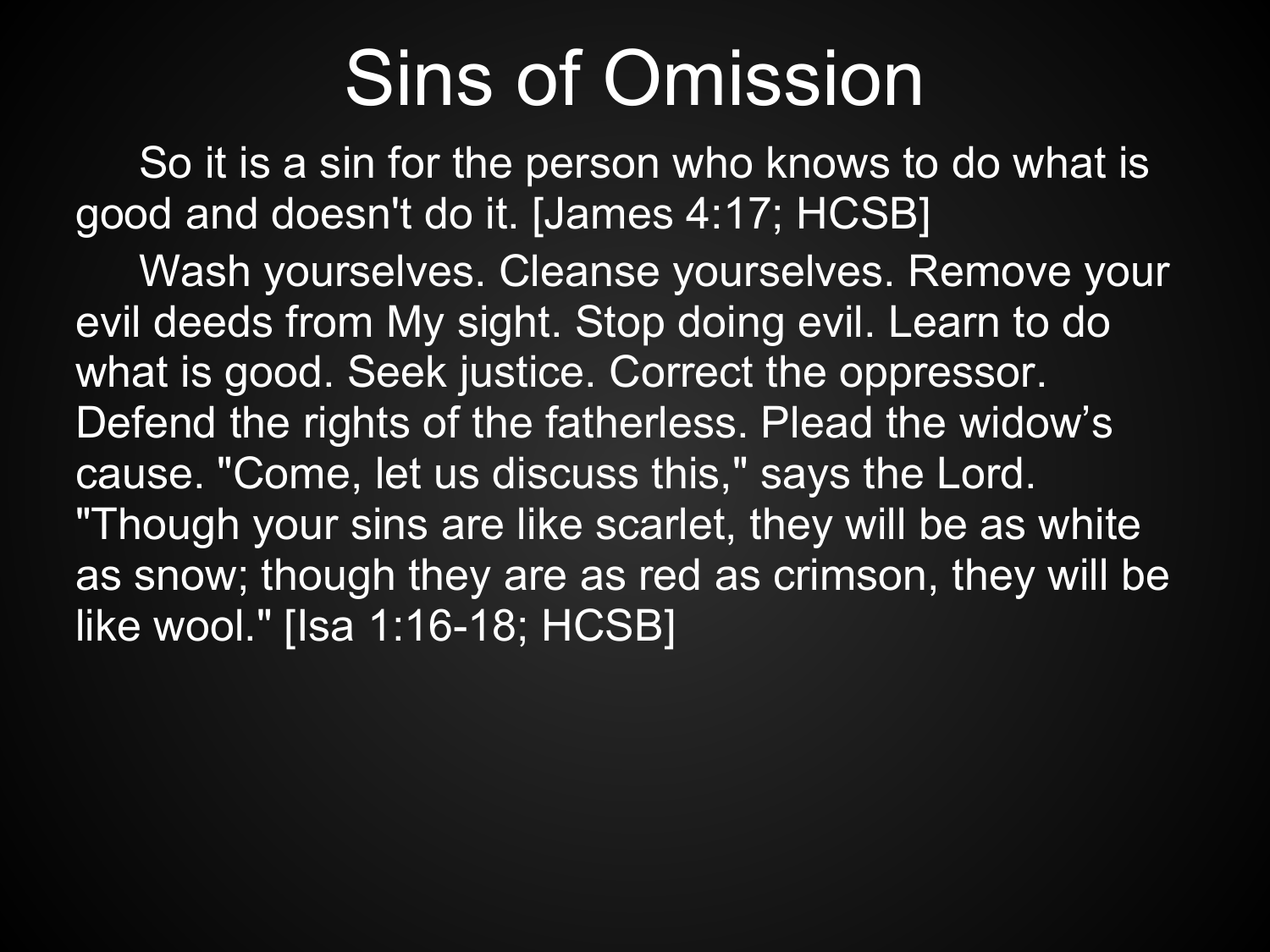### No Condemnation in Christ

Therefore, no condemnation now exists for those in Christ Jesus, because the Spirit's law of life in Christ. Jesus has set you free from the law of sin and of death. What the law could not do since it was limited by the flesh, God did. He condemned sin in the flesh by sending His own Son in flesh like ours under sin's domain, and as a sin offering, in order that the law's requirement would be accomplished in us who do not walk according to the flesh but according to the Spirit. [Rom 8:1-4; HCSB]

Let us fix our eyes on Jesus, the author and perfecter of our faith, who for the joy set before him endured the cross, scorning its shame, and sat down at the right hand of the throne of God. [Heb 12:2; NIV84]